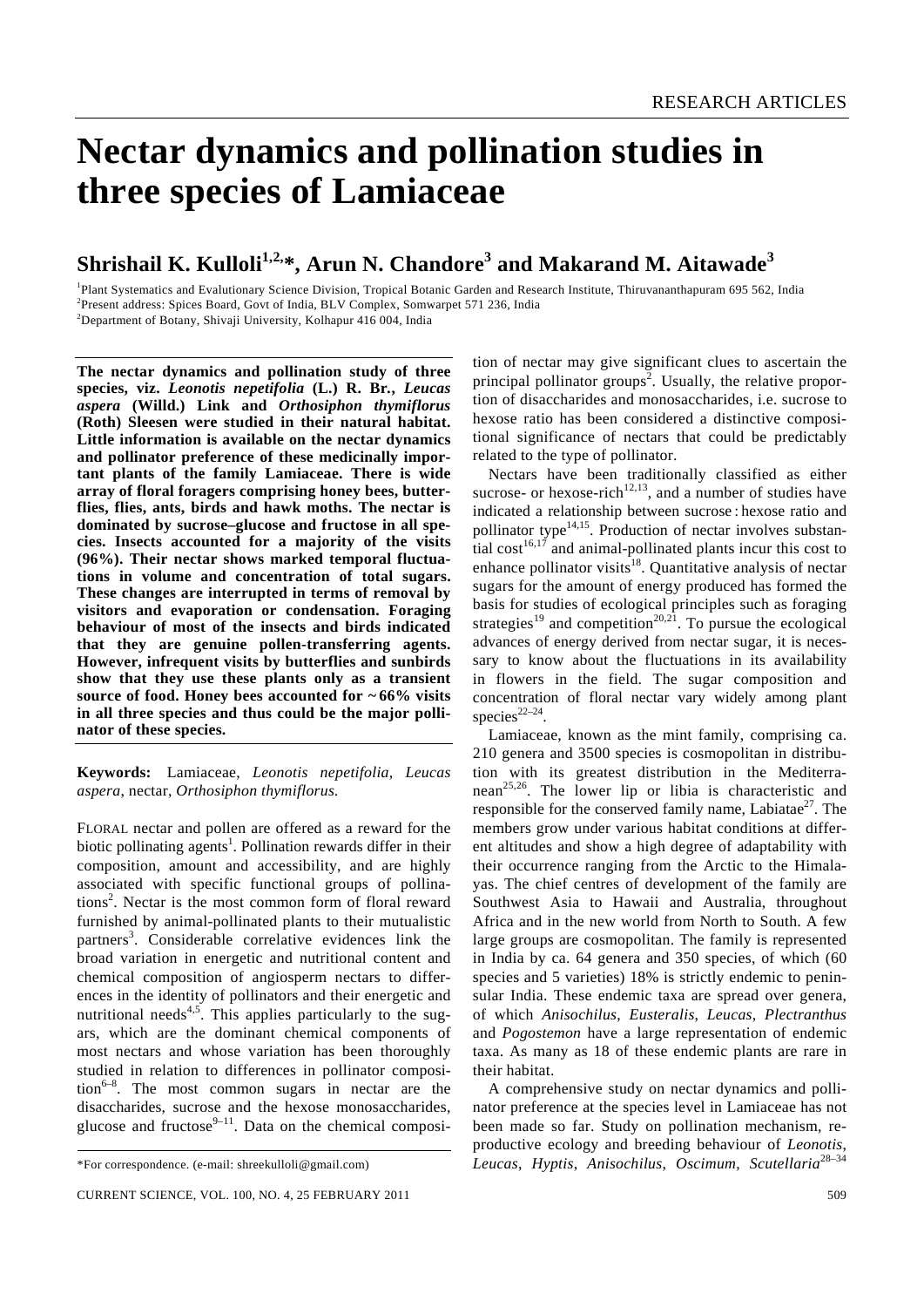has been made, but a comprehensive study on the nectar dynamics is scarce. In this background, the present study was conducted on nectar dynamics and pollinator behaviour on three species of Lamiaceae, viz. *Leonotis nepetifolia* (L.) R. Br*.*, *Leucas aspera* (Willd.) Link and *Orthosiphon thymiflorus* (Roth) Sleesen, important medicinal plants which are considered as weeds. The objectives were to assess the nectar dynamics (temporal fluctuations), foraging preferences and document floral visitors as well as identify the potential pollinators.

#### **Materials and methods**

#### *Study area*

The present study was carried out in the Kalakkad Mundanthurai Tiger Reserve (KMTR) during 2006–2007 by selecting three populations of each species. The study area lies between lat. 8°25′ and 8°53′N, and long. 77°10′ and 77°35′E. KMTR is situated in the southern Western Ghats, Tirunelveli District, Tamil Nadu, and is the second largest protected area in the state. It covers a range of 40– 1800 m amsl. The rainfall ranges from 2000 to 5000 mm during the southwest monsoon and temperature ranges from 15°C to 23°C. The forest type is dry-deciduous to wet-evergreen with red loamy, acidic and ferruginous type of soil $^{35}$ .

#### *Study material*

*L. nepetifolia* (L.) R. Br., *L. aspera* (Willd.) Link and *O. thymiflorus* (Roth) Sleesen, (Figure  $1a-e$ ), grow in KMTR. *L. nepetifolia* is a large herb, reaching up to 6 ft along the road side and in wastelands (Figure 1 *b*). It has long internodes with spinous whorls of scarlet–orange coloured flowers. The upper lip of the flower is densely wooly in nature (Table 1 and Figure 1 *c*). *L. aspera* is an important plant in traditional medicine. It is a 20–35 cm long annual herb with coarse and diffusely branched stem. Flowers are white with lower lip longer than the hood (Table 1 and Figure 1 *e*). *O. thymiflorus* (Roth) Sleesen is an annual plant that grows in the deciduous forest at low elevations and throughout the plains. It reaches 70–90 cm in height and has less branched stem. The flowers are purple and borne in terminal racemes (Table 1 and Figure 1 *a*).

## *Phenology*

Twenty healthy plants were selected from each population (20 populations) of each species, and observations were made on a day-to-day basis on flowering phenology, which includes season, flower development, anthesis and anther dehiscence. Floral morphology was studied with the help of a hand lens and dissection microscope. Fifty flower buds were selected from twenty populations of each species and observations were made to know the time of anthesis and anther dehiscence.

#### *Pollinator behaviour*

Continuous observations during 2006–2007 were made on the behaviour of different flower foragers. The observations were made during the day from 0600 to 1800 h. A total of 48 h was spent and a pair of binoculars was used for close observation of pollinators (Olympus, 7X21 PC III classic, Japan). During the extended observations, the night pollinators were observed with the aid of a portable night-vision device (Javelin Model 222 NVD, New York). The foraging period and the type of reward collected by different visitors on a daily basis were recorded by close observations. The flower-visiting insects were captured by hand net and identified using standard insect taxonomy manual as well as consulting experts from the Kerala Agricultural University (Thrissur), Kerala Forest Research Institute (Peechi) and Tropical Botanic Garden and Research Institute (TBGRI, Thiruvananthapuram).

#### *Nectar analysis*

The amount of nectar secreted per flower was measured and expressed in microlitres of nectar per flower. The nectar sugar concentration was measured using handheld sugar refractometer (Erma, Japan), following Dafni et al.<sup>36</sup>. Standing-crop nectar volume measurements were taken primarily from unbagged flowers in the field, which reflects both rates of secretion and depletion. Nectar volume is expected to be lower in unbagged versus bagged flowers, but sampling of nectar from unbagged flowers in the population being visited by visitors that confirmed pollinators in the field. To collect nectar, whole flowers  $(N = 50)$  were picked and nectar was withdrawn from the base of the corolla tube with 5 μl calibrated capillary tube (Drummond, UK) after separating the ovary from the perianth base. Every morning the flowers were bagged (0600 h) with pollination bags made of paper to prevent floral visits $3^7$ . The volume of nectar for each species was measured at 2 h intervals, i.e. 0700–1700 h and recorded at each interval. Fifty  $(N = 50)$  flowers were selected at each measurement at each interval to minimize error. The dimensions of floral parts were measured from freshly excised flowers (fully opened). The temperature and relative humidity were also recorded at each time interval of measurement for analysis of nectar qualitatively and quantitatively.

 Samples of collected nectar were immediately loaded on the chromatographic paper (Whatmann No. 1  $55 \times 45$  cm, Whatmann International Ltc., Springfield Mill, UK) to assess the kind of nectar sugar  $38$ , using *n*-butanol, aceticacid and water  $(4:5:1)$  as the running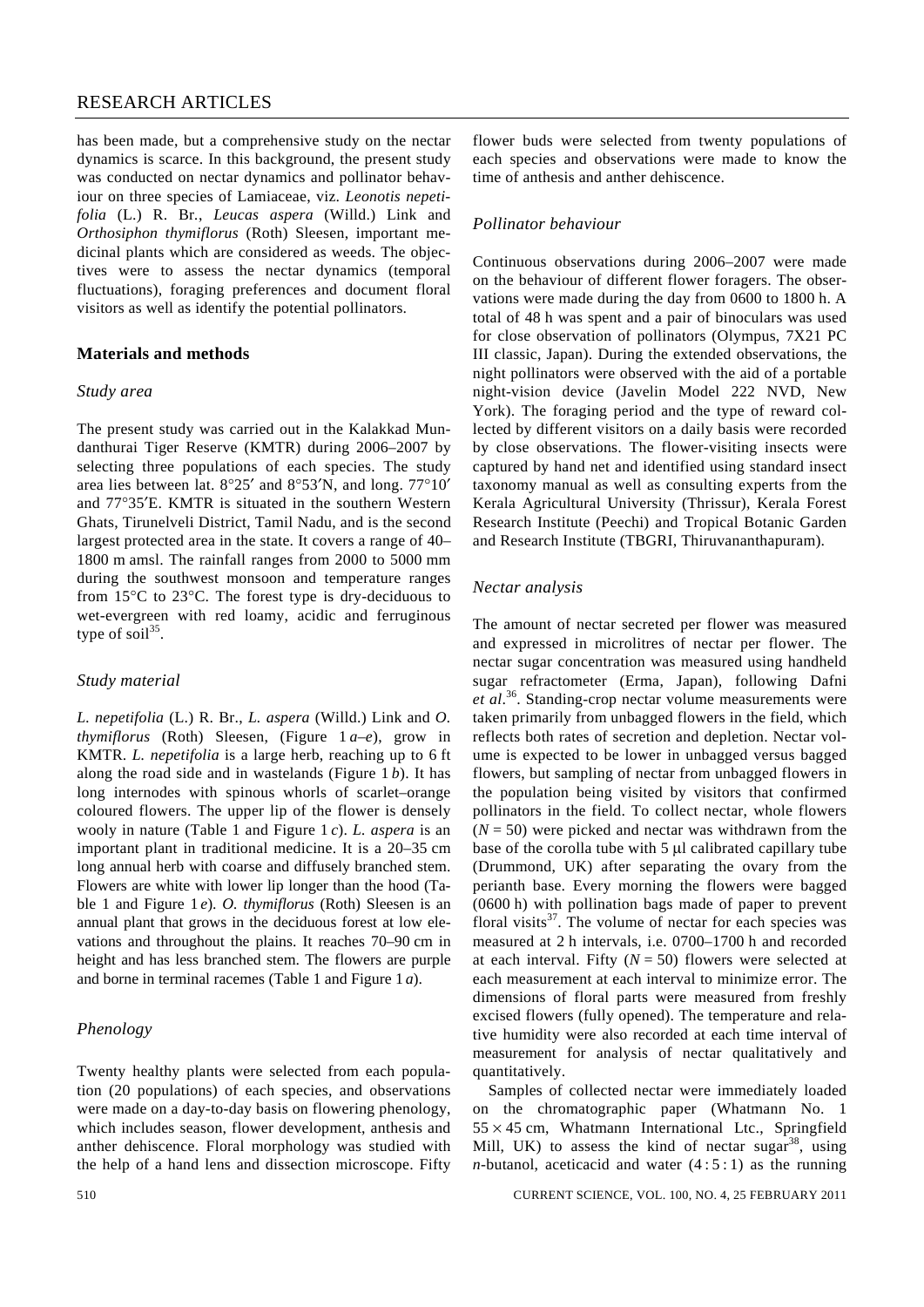

**Figure 1.** Pollinators of three Lamiaceae species. *a*, *Orthosiphon thymiflorus* – *Apis dorsata* foraging nectar at inflorescence. *b***–***d*, *Leonotis nepetifolia* Habit: (*b*), Inflorescence (*c*) and *Nectarina zeylanica* foraging nectar (*d*). *e*, Pollinators of *Leucas aspera* – *Apis cerana* collecting flower rewards. (Inset) *Pachliopta aristolochaea* and *Nectarina asiatica* foraging flower resources.

| <b>Table 1.</b> Floral characteristics of the three species of Lamiaceae |
|--------------------------------------------------------------------------|
|--------------------------------------------------------------------------|

| Taxa                                                                                                         | Habitat                                                                                                          | Flowering period                                   | Flower colour                           | Flower opening time                                                        |
|--------------------------------------------------------------------------------------------------------------|------------------------------------------------------------------------------------------------------------------|----------------------------------------------------|-----------------------------------------|----------------------------------------------------------------------------|
| Leonotis nepetifolia (L.) R. Br.<br>Leucas aspera (Willd.) Link<br>Orthosiphon thymiflorus<br>(Roth) Sleesan | Dry fields and roadside in forests<br>Fields, scrubs, jungles and wastelands<br>Roadside, wastelands and jungles | September-January<br>June-February<br>July-January | Scarlet-orange<br>White<br>Pale, purple | Midnight<br>Early morning $(0200-0330 h)$<br>Early morning $(0230-0400 h)$ |

solvent. The different components of sugar were separated on the chromatographic paper and eluted by dissolving the spots in 80% ethanol. The extract was analysed quantitatively by the colorimetric method of Yamm and Wills<sup>39</sup>, using 0.2% anthrone dissolved in 70% sulphuric acid and recording absorbance at 620 nm for sucrose and fructose, and at 540 nm for glucose with ELICO SL171 Spectrophotometer (TBGRI).

# **Results and discussion**

#### *Floral biology and phenology*

The floral characteristics of *Leonotis nepetifolia*, *Leucas aspera* and *O. thymiflorus* are shown in Table 1. The flowers of all selected species are zygomorphic, with faint scent. In all three species, the area of advertisement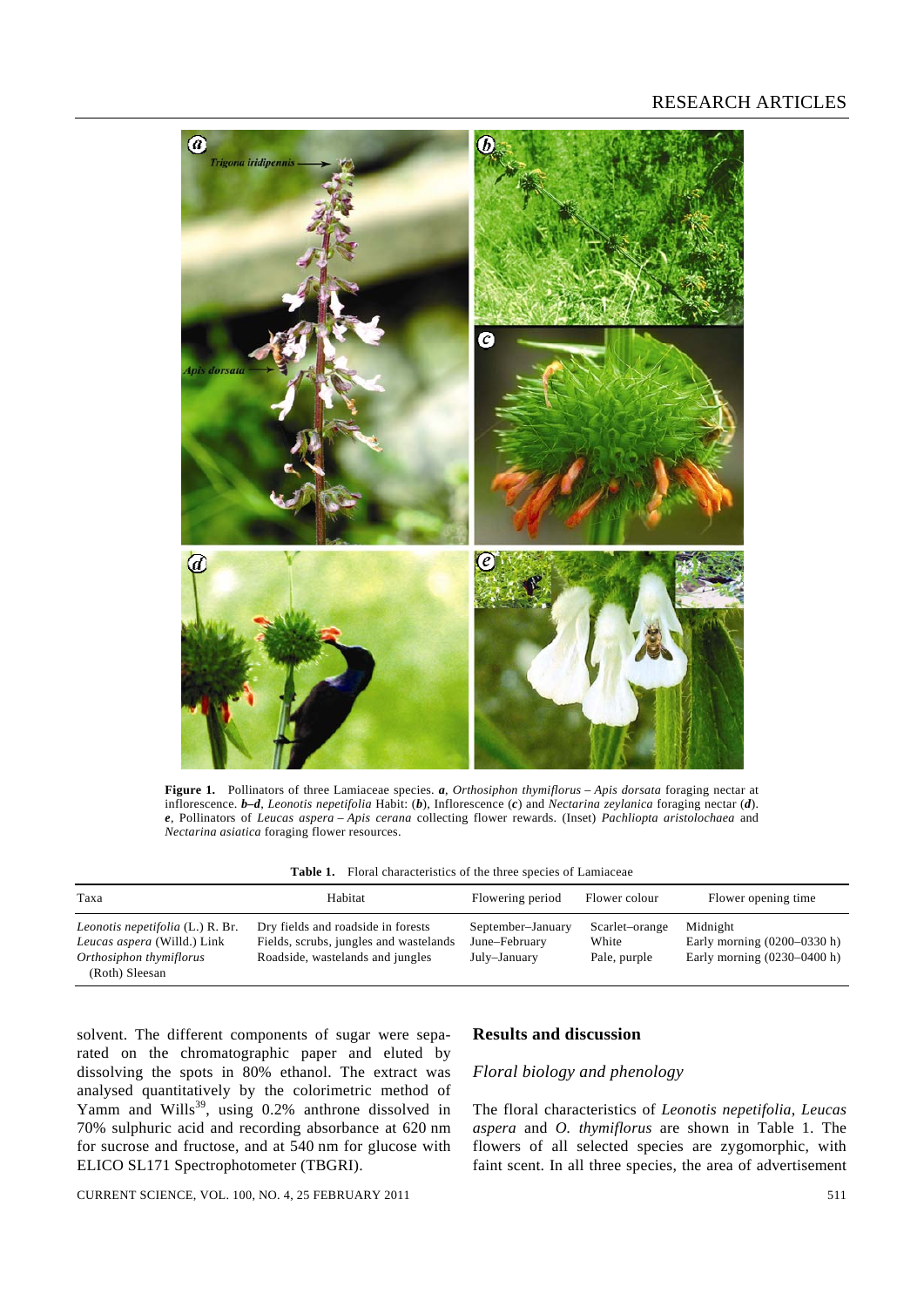| <b>Table 2.</b> Nectar dynamics of the three species |                                       |                                   |                      |                   |  |  |
|------------------------------------------------------|---------------------------------------|-----------------------------------|----------------------|-------------------|--|--|
| Taxa                                                 | Nectar volume<br>per flower $(\mu l)$ | Nectar sugar<br>concentration (%) | Nectar<br>sugar type | Forage type       |  |  |
| Leonotis nepetifolia (L.) R. Br.                     | $6.90 \pm 0.75$                       | $16.80 \pm 1.75$                  | $SGF^*$              | $P + N^{\dagger}$ |  |  |
| Leucas aspera (Willd.) Link                          | $0.66 \pm 0.09$                       | $28.60 + 2.68$                    | <b>GFS</b>           | $P + N$           |  |  |
| Orthosiphon thymiflorus (Roth) Sleesan               | $0.70 \pm 0.43$                       | $32.84 \pm 0.98$                  | FGS                  | $P + N$           |  |  |

\*S, Sucrose; G, Glucose; F, Fructose, ±, Standard deviation; † P + N, Pollen and nectar.

is the lower lip of the corolla tube. The corolla has a well-developed upper lip and lower lip, an adaptation of the family Lamiaceae for insect pollination. The tubular portion of the corolla contains copious amount of nectar. The anthers are oriented towards the upper lip and located within the villous crown in *L. nepetifolia*, but in *L. aspera* and *O. thymiflorus*, the filaments and anthers are partly fused with the upper lip of the corolla tube. Floral details have already been reported for *L. nepetifo* $lia^{31,32}$  and *L. aspera*<sup>40</sup>.

 Phenological data of the three species are given in Table 2. All the three species are annual, completing their vegetative growth following monsoon rains (Table 1). The vegetative and flowering phenology is already known for *L. nepetifolia*<sup>32</sup> and *L. aspera*<sup>40</sup>; but not for *O. thymiflorus*. The flowering period may vary with geographic phase. For example, the flowering period of these species in Mexico varies in their occurrence range. Such variation in the flowering period of the species in different regions is undoubtedly an adaptation to local weather conditions, which is imperative for these three species. A wide array of differences was noticed in flower opening time for the three species. In *L. nepetifolia,* the flowers open during midnight and remain so for about 40 h. In *L. aspera* (anthesis at 0200–0330 h) and *O. thymiflorus* (anthesis at 0230–0400 h), the flowers are available for pollinators till 20 h after anthesis.

#### *Pollinator behaviour*

Details of floral visitors are given in Table 3. In *L. aspera*, two night visitors are documented, *Macroglossum variegatum* and *Macroglossum heliophila.* But they are mere pollinators. Honey bees are the major pollinators in all three species (Figure 1 *a* and *e*). Their foraging is more than any other visitor, as listed in Table 3. Two ants (*Oecophylla smaragdina* and *Camponotes compressus*) were also recorded during the study. They intermittently visited the flowers of *L. nepetifolia* and *L. aspera*, but no ants were observed in *O. thymiflorus*. A variety of butterflies visited the flowers of all the species. The two pollen robbers, *Trigona iridipennis* and *Pithis binanira* (Figure 1 *a*) collected primarily pollen during their visits to the flowers. Sunbirds (*Nectarina zeylanica* and *Nectarina*  *asiatica*) are also pollinators of *L. nepetifolia* and *L. aspera*, but are not observed in *O. thymiflorus* (Figure 1 *d*,  $e$ ). Earlier, Solomon Raju<sup>32</sup> reported sunbirds as effective pollinators of *L. nepetifolia* and *L. aspera*. Vos *et al.*<sup>33</sup> reported that bees such as *Apis mellifera* and *Lassoglossum* sp. forage on the pollen of *L. nepetifolia*.

 Sunbirds act as pollinators as well as robbers on *L. nepetifolia* and *L. aspera* flowers depending upon the quantum of available nectar. When they probe the flowers from the front, their bill contacts the stigma and anthers dorsally as it penetrates into the floral tube for nectar; in effect pollination occurs. Iwarsson<sup>41</sup> and Blundell<sup>42</sup> have reported that all *Leonotis* species are sunbird-pollinated, but the present study has reported a wide array of pollinators. Bees store pollen grains in the scopae of the hind leg and metasomal segments, whereas pollen is collected on the crown feathers of sunbirds $33$ . Pollen grains were also found on the heads and long proboscis of captured butterflies and hawk months. It seems that while foraging for nectar, butterflies and hawk moths pollinated the flowers by transferring pollen grains from one flower to another. The peak period of activity of bees and butterflies was 0700–1200 h each day (Table 4). They fly rapidly and visit many flowers, spending on an average 2–4 s and 3–5 s at each flower respectively. Sunbirds spent on an average of 3–5 s at each flower. They visited fewers flowers than honey bees, as confirmed by visual observations in the field. In *L. aspera* and *O. thymiflorus*, one Dipteral member, i.e. *Pangania* sp. was an occasional visitor during the daytime.

 In *O. thymiflorus*, an unidentified wasp was also noticed during close observations in the field. There was a strong relationship between the weather and butterfly activity. When it was sunny, butterflies actively visited the flowers of all the three species. However, when the weather was cloudy, butterflies were less active. On rainy days, they were completely inactive<sup>43</sup>. Cruden<sup>44</sup> suggested that flowers open for more than 12 h are exposed to visitations by a number of different diurnal and nocturnal pollinators. Ants are great lovers of nectar and regularly collect it from flowers of two species (Table 3). They have to reach the flowers by crawling up the stems and are unlikely to cause cross-pollination between different plants. However, Procter and Yeo<sup>45</sup> have reported that ants are legitimate pollinators of Rupturewort (*Herniaria ciliolata*).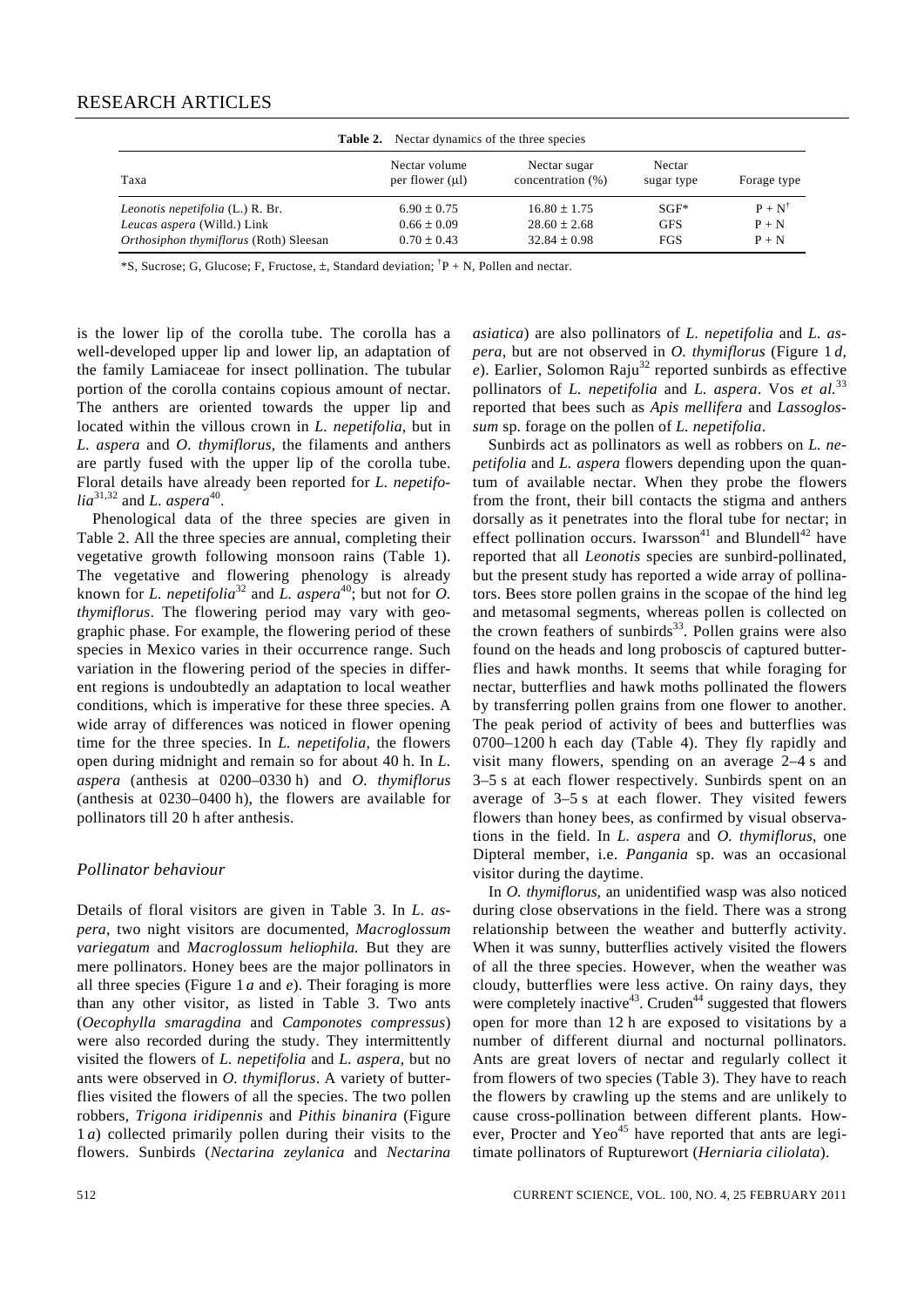| Taxa                      | Order       | Visitor                           | Common name                   | Foraging type           | Foraging time |
|---------------------------|-------------|-----------------------------------|-------------------------------|-------------------------|---------------|
| Leonotis nepetifolia (L.) | Hymenoptera | Apis cerana                       | Honey bee                     | $P + N$                 | Day           |
| R. Br.                    |             | Apis florea                       | Honey bee                     | $P + N$                 | Day           |
|                           |             | Apis dorsata                      | Honey bee                     | $P + N$                 | Day           |
|                           |             | Trigona iridipennis               | Bee                           | P                       | Day           |
|                           |             | Pithitis binghami                 | Pollen bee                    | P                       | Day           |
|                           |             | Xylocopa pubescens                | Carpenter bee                 | $P + N$                 | Day           |
|                           |             | Xylocopa latipes                  | Carpenter bee                 | $P + N$                 | Day           |
|                           |             | Oecophylla smaragdina             | Ant                           | N                       | $Day + night$ |
|                           | Lepidoptera | Jamides bochus                    | Small butterfly               | N                       | Day           |
|                           |             | Junonia lemonias                  | Brown butterfly               | N                       | Day           |
|                           |             | Spindasis vulcanus                | Spotted butterfly             | N                       | Day           |
|                           |             | Pachliopta aristolochaea          | Common rose                   | N                       | Day           |
|                           |             | Pachliopta hector                 | Common marmon                 | N                       | Day           |
|                           |             | Delias eucharis                   | Yellow pancy                  | N                       | Day           |
|                           |             | Azanus ubaldus                    | Blue tiger                    | N                       | Day           |
|                           | Aves        | Nectarina zeylanica               | Purple sunbird                | N                       | Day           |
|                           |             | Nectarina asiatica                | Yellow spot sunbird           | $\mathbf N$             | Day           |
| Leucas aspera (Willd.)    | Hymenoptera | Apis florea                       | Honey bee                     | $P + N$                 | Day           |
| Link                      |             | Apis dorsata                      | Honey bee                     | $P + N$                 | Day           |
|                           |             | Apis indica                       | Honey bee                     | $P + N$                 | Day           |
|                           |             | Xylocopa latipes                  | Carpenter bee                 | $P + N$                 | Day           |
|                           |             | Trigona iridipennis               | Bee                           | P                       | Day           |
|                           |             | Camponotus compressus             | Black ant                     | N                       | $Day + night$ |
|                           |             | Anthophora Zonata                 | Pollen bee                    | N                       | Day           |
|                           |             |                                   |                               |                         |               |
|                           | Lepidoptera | Azanus ubaldus                    | Glossy blue tiger             | N                       | Day           |
|                           |             | Precis orithya<br>Delias eucharis | Pioneer butterfly             | N<br>${\bf N}$          | Day           |
|                           |             | Pachliopta hector                 | Yellow pancy<br>Common mormon | N                       | Day<br>Day    |
|                           |             | Pachliopta aristolochaea          | Common rose                   | N                       | Day           |
|                           |             | Anaphaes aurota                   | Common rose                   | N                       | Day           |
|                           |             | Eurema blanda                     | Gross yellow                  | N                       | Day           |
|                           |             | Papilio demoleus                  | Lime butterfly                | N                       | Day           |
|                           |             | hosora chromus                    | Bonded awl                    | ${\bf N}$               | Day           |
|                           |             | Macroglossum heliophila           | Hawk moths                    | N                       | Night         |
|                           |             | Macroglossum variegatum           | Hawk moths                    | N                       | Night         |
|                           |             | Nectarina zeylanica               | Purple sunbird                | N                       |               |
|                           | Aves        | Nectarina asiatica                |                               | ${\bf N}$               | Day           |
|                           |             |                                   | Yellow spot sunbird           | N                       | Day           |
|                           | Diptera     | Pangania sp.                      | Fly                           |                         | Day           |
| Orthosiphon thymiflorus   | Hymenoptera | Apis florea                       | Honey bee                     | $P + N$                 | Day           |
| (Roth) Sleesan            |             | Apis dorsata                      | Honey bee                     | $P + N$                 | Day           |
|                           |             | Apis indica                       | Honey bee                     | $P + N$                 | Day           |
|                           |             | Trigona iridipennis               | Bee                           | ${\bf P}$               | Day           |
|                           |             | Xylocopa latipes                  | Carpenter bee                 | $P + N$                 | Day           |
|                           |             | Megachile sp.                     | Cuttila bee                   | $P + N$                 | Day           |
|                           | Lepidoptera | Pachliopta clytia                 | Common rose                   | N                       | Day           |
|                           |             | Pachliopta hector                 | Common mormon                 | N                       | Day           |
|                           |             | Pachliopta aristolochaea          | Common rose                   | N                       | Day           |
|                           |             | Parantica aglea                   | Dark blue tiger               | ${\bf N}$               | Day           |
|                           |             | Tirumala limniacea                | Blue tiger                    | N                       | Day           |
|                           |             | Precis hierta                     | Blue pancy                    | N                       | Day           |
|                           |             | Azanus ubladus                    | Glossy tiger                  | ${\bf N}$               | Day           |
|                           |             | Danus chrysipes                   | Plain tiger                   | N                       | Day           |
|                           |             | Unidentified wasp                 | Wasp                          | $P + N$                 | Day           |
|                           | Diptera     | Panganis sp.                      | Fly                           | $\mathbf{P}+\mathbf{N}$ | Day           |

**Table 3.** Floral visitors of the three species in Kalakkad Mundanthurai Tiger Reserve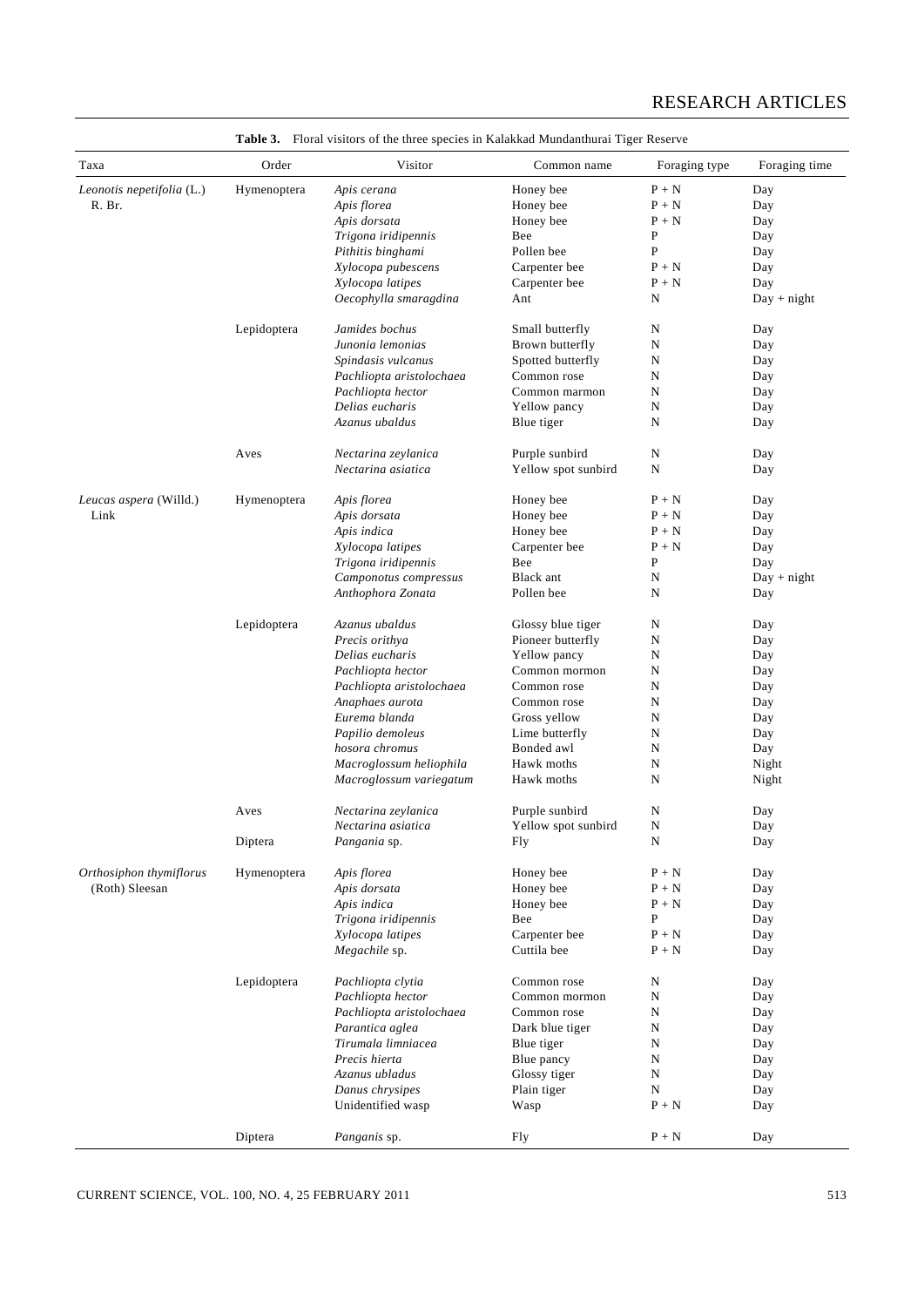| Taxa                        | Time<br>interval (h) | Mean flower<br>length (mm) | Mean petal<br>tube length (mm) | Nectar/<br>flower $(\mu l)$ | Nectar<br>concentration (%) |
|-----------------------------|----------------------|----------------------------|--------------------------------|-----------------------------|-----------------------------|
| Leonotis nepetifolia (L.)   | 0700                 | $24.37 \pm 1.69$           | $11.50 \pm 1.48$               | $07.400 \pm 0.58$           | $17.37 \pm 0.68$            |
| R. Br.                      | 0900                 | $23.00 \pm 2.32$           | $11.25 \pm 1.20$               | $07.735 \pm 0.69$           | $17.62 \pm 1.17$            |
|                             | 1100                 | $23.32 \pm 1.69$           | $11.25 \pm 1.18$               | $07.560 \pm 1.05$           | $19.37 \pm 0.74$            |
|                             | 1300                 | $22.12 \pm 1.80$           | $10.50 \pm 2.05$               | $06.100 \pm 0.42$           | $14.25 \pm 0.54$            |
|                             | 1500                 | $22.50 \pm 1.96$           | $10.80 \pm 0.98$               | $06.000 \pm 0.36$           | $15.68 \pm 0.96$            |
|                             | 1700                 | $23.50 \pm 1.76$           | $11.85 \pm 1.46$               | $06.800 \pm 1.29$           | $16.90 \pm 0.25$            |
| Leucas aspera (Willd.) Link | 0700                 | $16.62 \pm 0.51$           | $08.15 \pm 0.21$               | $0.6550 \pm 0.05$           | $28.37 \pm 4.45$            |
|                             | 0900                 | $14.25 \pm 0.65$           | $07.00 \pm 0.13$               | $0.7025 \pm 0.07$           | $28.50 \pm 0.21$            |
|                             | 1100                 | $15.25 \pm 0.32$           | $07.87 \pm 0.32$               | $0.5900 \pm 0.04$           | $30.87 \pm 1.12$            |
|                             | 1300                 | $15.50 \pm 0.76$           | $07.87 \pm 0.42$               | $0.5500 \pm 0.12$           | $32.37 \pm 3.54$            |
|                             | 1500                 | $15.20 \pm 0.67$           | $07.50 \pm 0.37$               | $0.8020 \pm 0.06$           | $25.00 \pm 1.05$            |
|                             | 1700                 | $15.58 \pm 0.60$           | $07.25 \pm 0.25$               | $0.7125 \pm 0.04$           | $25.68 \pm 1.25$            |
| Orthosiphon thymiflorus     | 0700                 | $14.37 \pm 0.91$           | $07.87 \pm 0.64$               | $0.7375 \pm 0.47$           | $34.25 \pm 3.41$            |
| (Roth) Sleesan              | 0900                 | $13.25 \pm 0.46$           | $07.27 \pm 0.47$               | $0.6625 \pm 0.06$           | $32.25 \pm 1.48$            |
|                             | 1100                 | $13.00 \pm 0.53$           | $06.50 \pm 0.53$               | $0.7800 \pm 0.03$           | $31.50 \pm 3.54$            |
|                             | 1300                 | $13.37 \pm 0.51$           | $06.87 \pm 0.35$               | $0.6870 \pm 0.05$           | $32.75 \pm 2.18$            |
|                             | 1500                 | $13.50 \pm 0.49$           | $07.50 \pm 0.29$               | $0.6890 \pm 0.09$           | $33.65 \pm 2.58$            |
|                             | 1700                 | $13.80 \pm 0.43$           | $07.80 \pm 0.32$               | $0.6900 \pm 0.10$           | $32.68 \pm 3.18$            |
|                             |                      |                            |                                |                             |                             |

Table 4. Nectar volume and concentration in relation to tube length at different time intervals (2 h) in three species (unbagged)

#### *Nectar analysis*

Nectar is an aqueous solution consisting almost exclusively of sugars and only three of these occur in quantity, viz. sucrose, fructose and glucose<sup>45</sup>. Nectar secretion started 2 h before flower opening in all the three species, and increased soon after flower opening and continued till early morning. Nectar is secreted by nectar glands inside the corolla tube. The length of the tube varies in all three species. In *O. thymiflorus*, the corolla tube varies from 5 to 8 mm in length and in *L. aspera* it ranges from 6 to 9 mm, whereas the tube is long in *L. nepetifolia* (9– 12 mm; Table 4). Nectar lies within 3, 5 and 7 mm of the tube length respectively, where it is accessible to all the foragers. Measurable volumes of nectar are produced in all the three species and volume correlates with the length of the corolla tube (Table 4). The nectaries lined in the long tube of *L. nepetifolia* produced 6–8 μl nectar in flowers undisturbed by pollinators. In *O. thymiflorus* as well as in *L. aspera*, the amount of nectar is lower than in *L. nepetifolia*, i.e. 0.5–0.8 μl/flower (Tables 2 and 4).

 Nectar sugar concentration is lower in *L. nepetifolia* and higher in *O. thymiflorus* (Table 2). The changes in the concentration and volume of nectar in each species are well marked. The amount and composition of total sugars of nectar varied from hour to hour (Table 4). There are low and high peaks in nectar which are highly earmarked in all the three species. Most plants show daily peaks of nectar secretion and often of sugar concentration as well. The stress on plants caused by water shortage is greatest during the middle of the day, so that maximum nectar secretion easier at other times often; however it is in the middle of the day when maximum secretion takes place, which provides good evidence that the peak is an adaptation to the time of pollinator activity<sup>40</sup>. In addition to these variations, the concentration of nectar may be increased by evaporation or decreased by dilution with rain or removal by insects<sup>46</sup>. Goldblatt *et al.*<sup>47</sup> found that moth-pollinated species produce nectar of 26–31.7% mean sucrose equivalents. The present results of *L. aspera* correlate with these findings. Sunbird-pollinated species produce the largest volume of nectar, usually followed by large proboscis fly pollinators and mothpollinated plant species. Nectar concentration shows the same pattern as observed in some genera of Iridaceae<sup>48</sup>. Bee- and moth-pollinated flowers produce the most concentrated nectar. Bird-pollinated flowers often produce relatively dilute nectar $47$  and *L. nepetifolia* also shows this trend.

 Sugar analysis has revealed that sucrose, glucose and fructose were the main components in the three species (Table 5). The ratio of glucose/fructose was more than one in all nectar samples. The glucose/fructose ratio was maximum in *L. aspera* and minimum in *L. nepetifolia,* whereas the fructose/glucose ratio was maximum in *L. nepetifolia* and minimum in *L. aspera*. The percentage of sucrose was higher in *L. aspera* than in *O. thymiflorus*. *O. thymiflorus* had greater concentration of glucose than the remaining two species (Table 5). Similar results have been reported earlier in *Medicago sativa* L. and *Parkinsonia aculeata*49. Floral nectar comparison has been related to pollinator type<sup>2</sup> and may interference with pollinator foraging and therefore, the plant reproductive success. Frost and Frost<sup>50</sup>, and Gill and Conway<sup>28</sup> studied the nectar of *L. nepetifolia* and *Leonotis leonursus* and suggested the presence of sucrose, glucose and fructose,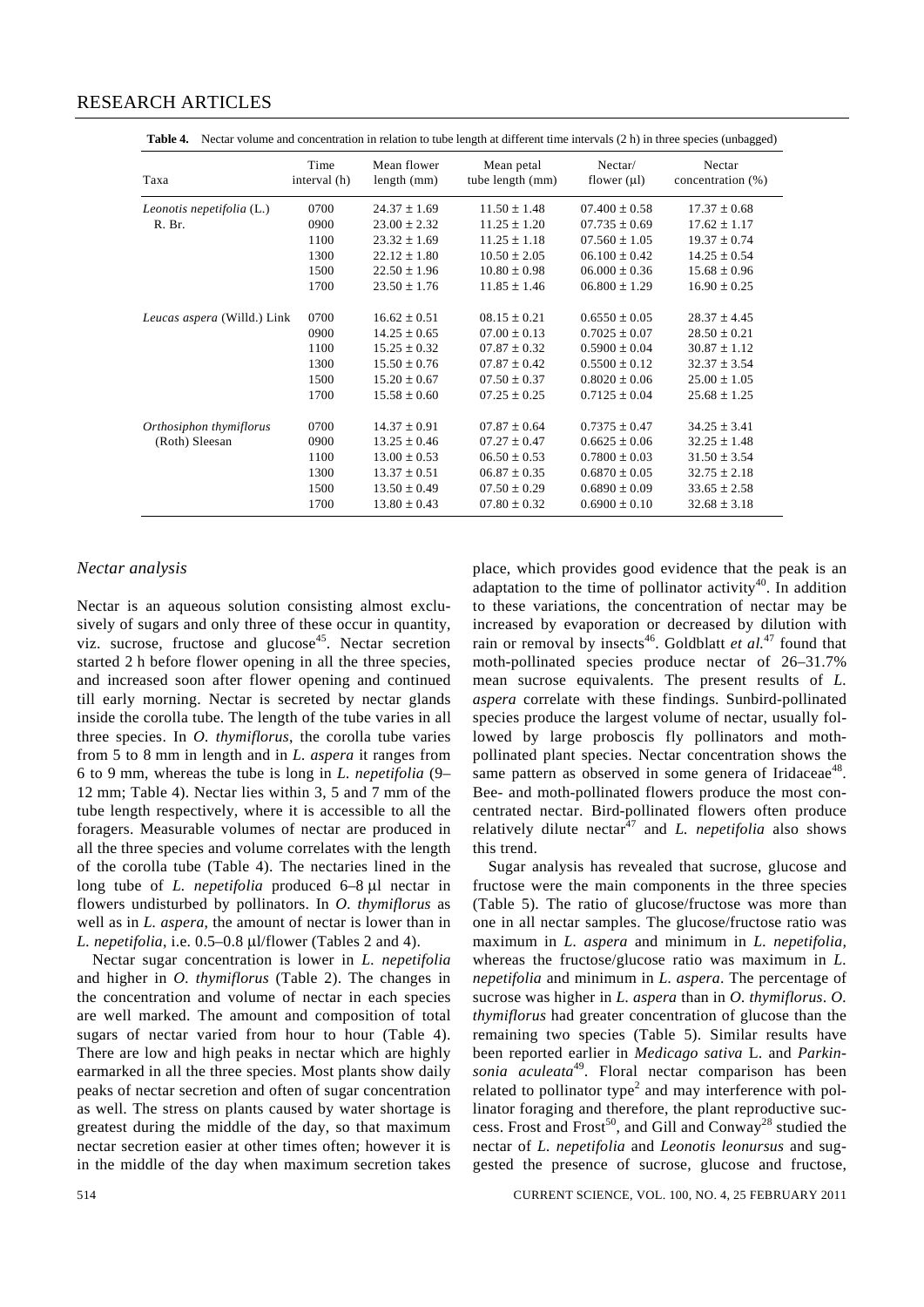| Sugar composition of nectar in the three species<br>Table 5. |                   |                            |                  |                  |              |        |      |
|--------------------------------------------------------------|-------------------|----------------------------|------------------|------------------|--------------|--------|------|
|                                                              |                   | Percentage of total sugars |                  |                  |              | Ratio* |      |
| Taxa                                                         | Flowering period  | Glucose                    | Fructose         | Sucrose          | Maltose      | G/F    | F/G  |
| Leonotis nepetifolia<br>$(L)$ R. Br.                         | September-January | $45.35 \pm 1.95$           | $36.05 + 1.60$   | $18.60 + 1.83$   | $\Omega$     | 1.25   | 0.77 |
| Leucas aspera<br>(Willd.) Link                               | June-February     | $30.48 + 1.65$             | $15.62 + 1.81$   | $53.90 + 1.55$   | $\Omega$     | 1.95   | 0.51 |
| Orthosiphon thymiflorus<br>(Roth) Sleesan                    | July-January      | $58.20 + 3.55$             | $31.50 \pm 1.79$ | $18.10 \pm 1.09$ | $\mathbf{0}$ | 1.84   | 0.54 |

\*G/F, Glucose–fructose ratio; F/G, Fructose–glucose ratio.

which was also confirmed by Vos *et al.*<sup>33</sup> and Dafni *et al.*34 for eight species of *Leonotis* and nine species of other Lamiaceae members, contrary to the findings of Percival<sup>9</sup>. Nectar also reflects the lineage with related plants sharing similar genetic constituents, which govern nectar production. Within Lamiaceae, hymenophily and sucrose-dominant nectar are thought to be ancestral. There is great dynamism in the nectar of all the three species due to the interaction of a number of factors that influence the amount and concentration of nectar present in the flowers. The volume of nectar also determines its concentration. The three species showed temporal variation in nectar production and concentration of total sugars. A variety of foragers comprising honey bees, butterflies, flies, ants, birds and hawk moths have been recorded. Honey bees  $(~66\%$  of the total visits made by the insects) have been the major pollinators; birds and the butterflies are implicated as opportunists, rather than effective pollinators.

- 1. Reddy, T. B., Rangaiah, K., Reddi, E. U. B. and Reddi, C. B., Consequences of nectar robbing in the pollination ecology of *Vitex negundo* (Verbinaceae). *Curr. Sci.*, 1992, **62**(10), 690–691.
- 2. Fenster, C. B., Cheely, G., Dudash, M. R. and Reynolds, R. J., Nectar reward and advertisement in hummingbird pollinated *Silene virginia* (Caryophyllaceae). *Am. J. Bot*., 2006, **93**(12), 1800– 1807.
- 3. Simpson, B. B. and Neff, J. L., Evolution and diversity of floral rewards. In *Handbook of Experimental Pollination Biology* (eds Jones, C. E. and Little, R. J.), Van Nostrand Reinhold, New York, 1983, pp. 117–141.
- 4. Baker, H. G. and Baker, I., Chemical constituents of nectar in relation to pollination mechanisms and phylogeny. In *Biochemical Aspects of Evolutionary Biology* (ed. Nitecki, M. H.), University of Chicago Press, Chicago, USA, 1982, pp. 131–171.
- 5. Baker, H. G. and Baker, I., The occurrence and significance of amino acids in floral nectar. *Plant Syst. Evol*., 1986, **151**, 175– 186.
- 6. Baker, H. G., Baker, I. and Hodges, S. A., Sugar composition of nectars and fruits consumed by birds and bats in tropics and subtropics. *Biotropica*, 1998, **30**, 559–586.
- 7. Galetto, L. and Bernardello, L. M., Nectar sugar composition in angiosperms from Chaco and Patagonia (Argentina): an animal visitors matter? *Plant Syst. Evol*., 2003, **238**, 69–80.
- 8. Jurgens, A., Nectar sugar composition and floral scent compounds of diurnal and nocturnal *Conophytum* species (Aizoaceae). *South African Journal of Botany*, 2004, **70**, 191–205.

CURRENT SCIENCE, VOL. 100, NO. 4, 25 FEBRUARY 2011 515

- 9. Percival, M. S., Types of nectar in angiosperms. *New Phytol*., 1961, **60**, 235–281.
- 10. Freeman, C. E., Worthington, R. D. and Jackson, M. S., Floral nectar sugar composition of some South and Southeast Asian species. *Biotropica*, 1991, **23**, 568–574.
- 11. Herrera, C. M., Perez, R. and Alonso, C., Extreme interplant variation in nectar sugar composition in an insect pollinated perennial herb. *Am. J. Bot*., 2006, **93**(4), 575–581.
- 12. Van Wyk, B. E., Nectar sugar composition in Southern African papilionoideae (Fabaceae). *Biochem. Syst. Ecol*., 1993, **21**, 271– 277.
- 13. Barnes, K., Nicolson, S. W. and Van Wyk, B. E., Nectar sugar composition of *Erica*. *Biochem. Syst. Ecol*., 1995, **23**, 419– 423.
- 14. Galetto, L. and Bernardello, L. M., Floral nectaries, nectar production dynamics and chemical composition in six *Ipomoea* species (Convolvulaceae) in relation to pollinators. *Ann. Bot*., 2004, **94,** 269–280.
- 15. Southwick, E. E., Nectar biology and nectar feeders of common milkweed, *Asclepias syriaca* Linn. *Bull. Torrey Bot. Club*, 1983, **110**(3), 324–334.
- 16. Southwick, E. E., Photosynthate allocation to floral nectar: a neglected energy investment. *Ecology*, 1987, **65**, 1775–1779.
- 17. Pyke, G., What does it cost the plant to produce floral nectar? *Nature*, 1991, **350**, 58–59.
- 18. Anand, C., Umranikar, C., Shintre, P., Damle, A., Kare, J., Joshi, J. and Watve, M., Presence of two types of flowers with respect to nectar sugar in two gregariously flowering species. *J. Biosci.*, 2007, **32**, 769–774.
- 19. Heinrich, B., The foraging specialization of individual bumble bee. *Ecol. Monogr*., 1976, **46**, 105–128.
- 20. Wolf, L. L. and Hainsworth, F. R., Foraging efficiencies and time budges in nectar-feeding birds. *Ecology*, 1975, **56**, 117– 128.
- 21. Heinrich, B., Resources partitioning among some eusocial insects: bumble bees. *Ecology*, 1976, **57**, 874–889.
- 22. Nicolson, S. W. and Van Wyk, B. F., Nectar sugars in Proteaceae: patterns and process. *Aust. J. Bot*., 1998, **46**, 489–504.
- 23. Nicolson, S. W., Pollination by passerine birds: why are the nectars so dilute? *Comp. Biochem. Phys*. *B*, 2002, **131**, 645–652.
- 24. Lotz, C. N. and Schondube, J. E., Sugar preferences in nectar- and fruit-eating birds: behavioural patterns and physiological causes. *Biotropica*, 2006, **38**(1), 3–15
- 25. Solomon Raju, A. J., Pollination ecology of the genus *Leonotis* (Lamiaceae). *Indian J. Bot. Res*., 2005, **1**(2), 243–256.
- 26. Ahmedullah, M. and Nayar, M. P., *Endemic Plants of the Indian Region: Lamiaceae*, Botanical Society of India, Calcutta, 1987.
- 27. Clark, L. J., *Wild Flowers of British Columbia*, Grays Publishing Ltd, Canada, 1973.
- 28. Gill, F. B. and Conway, C. A., Floral biology of *Leonotis nepetifolia* (L.) R. Br. (Labiateae). *Proc. Acad. Nat. Sci*. *Philadelphia*, 1979, **131**, 244–250.